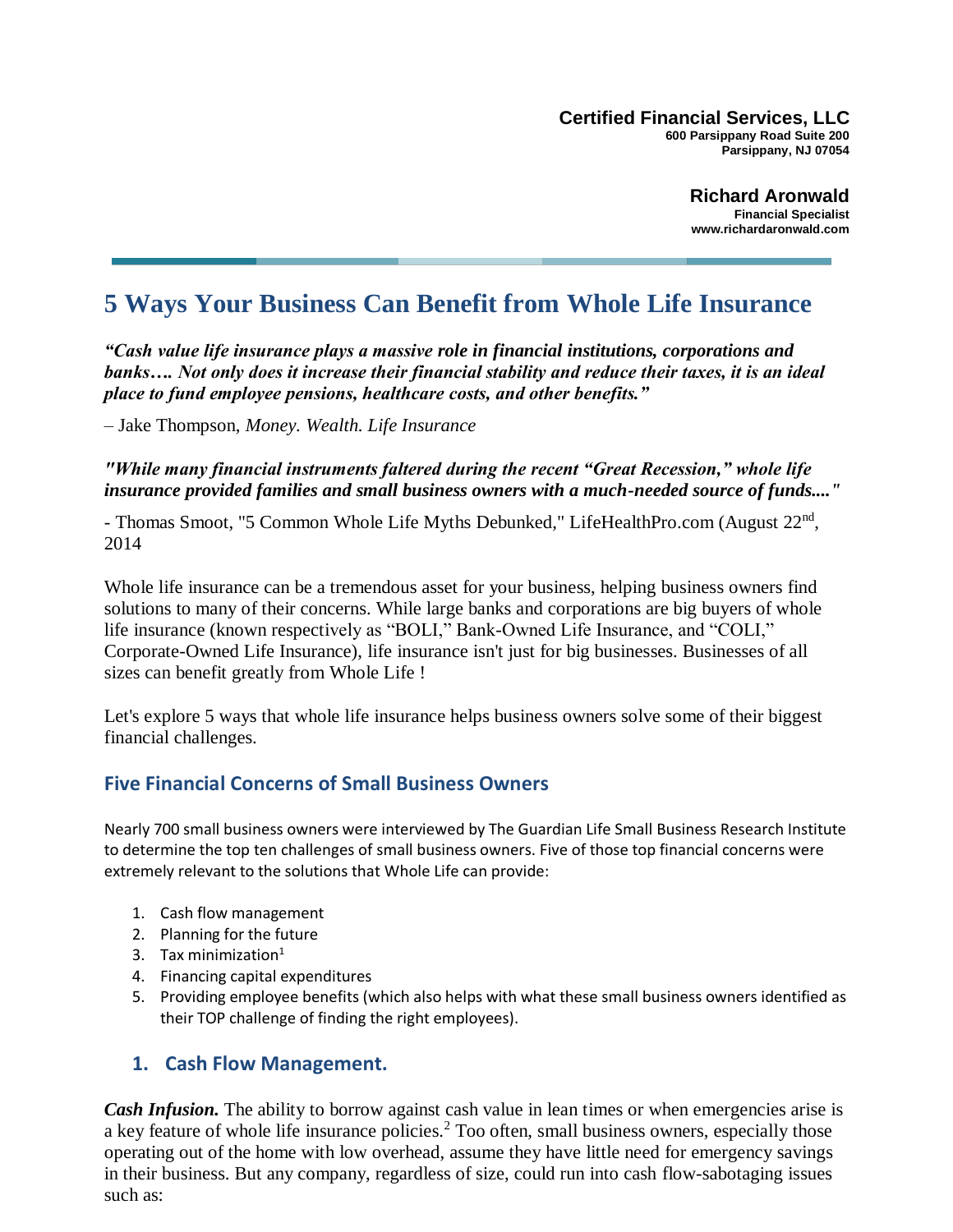- a product recall
- late-paying clients
- loss of a key client or distributor
- necessary technological upgrades
- an economic downturn, or other unforeseen occurrences.

When the Great Depression threatened to wipe out businesses, James Cash Penney used his whole life insurance policy cash value to meet payroll and other expenses. The liquidity it provided him literally saved the department store, allowing it to survive when others failed.

In the Great Recession of 2009 and later, cash flow became an issue for many business owners, as lending standards tightened while the economy slowed. Those who had whole life insurance were able to easily borrow against their policies when needed.

*Creditworthiness.* Another way that Whole Life helps cash flow management is by improving the credit-worthiness of a business owner, or even the corporation itself. While the policyowner (an individual or a corporation) can always borrow against their whole life cash value directly from the life insurance company, sometimes a policy's cash value can also be used as collateral to obtain loans at preferred rates from a bank.

Lending institutions look for business loans to be repaid from the operating profits. Additionally, they want to know that borrowers have other assets to fall back on should the business cash flow falter or fail to commence to protect their interest. The cash value of a Whole Life policy is an asset that can factor favorably into a lending decision.

Whole Life is often also a *requirement* of business loans, such as many SBA (Small Business Administration) loans. Whole life works well in providing the Financial Institution the protection they require to insure against pre-mature death of the borrower during the term of the loan.

## **2. Planning for the Future.**

There is perhaps no better financial product for long-term planning than whole life insurance. Life and business are both full of the unexpected, and wise business owners will be as well-prepared as they can be for any possibility. There are several ways whole life can help with such strategies.

**Succession Planning.** A whole life insurance policy is often the cornerstone of a business's succession plan. The business uses life insurance to fund a buy-sell agreement, allowing surviving partners to purchasing a deceased partner's share of the business from their estate. In this way, surviving spouses and heirs receive their share of the business, and the living partner(s) maintain control of the business. Buy-sell agreements can reduce conflict and allow the business to keep running smoothly.

The accumulated policy cash value can also be used or leveraged to help one partner purchase another partner's interest in the business, upon mutual agreement. A one-way buy-sell agreement can be constructed in cases when a chosen successor wishes to purchase the company upon a founder's or partner's retirement from the business.

*Key Employee Policies.* Businesses insure their buildings and equipment, and yet their greatest asset is often the people whose skills, knowledge and experience are essential to its operation! Key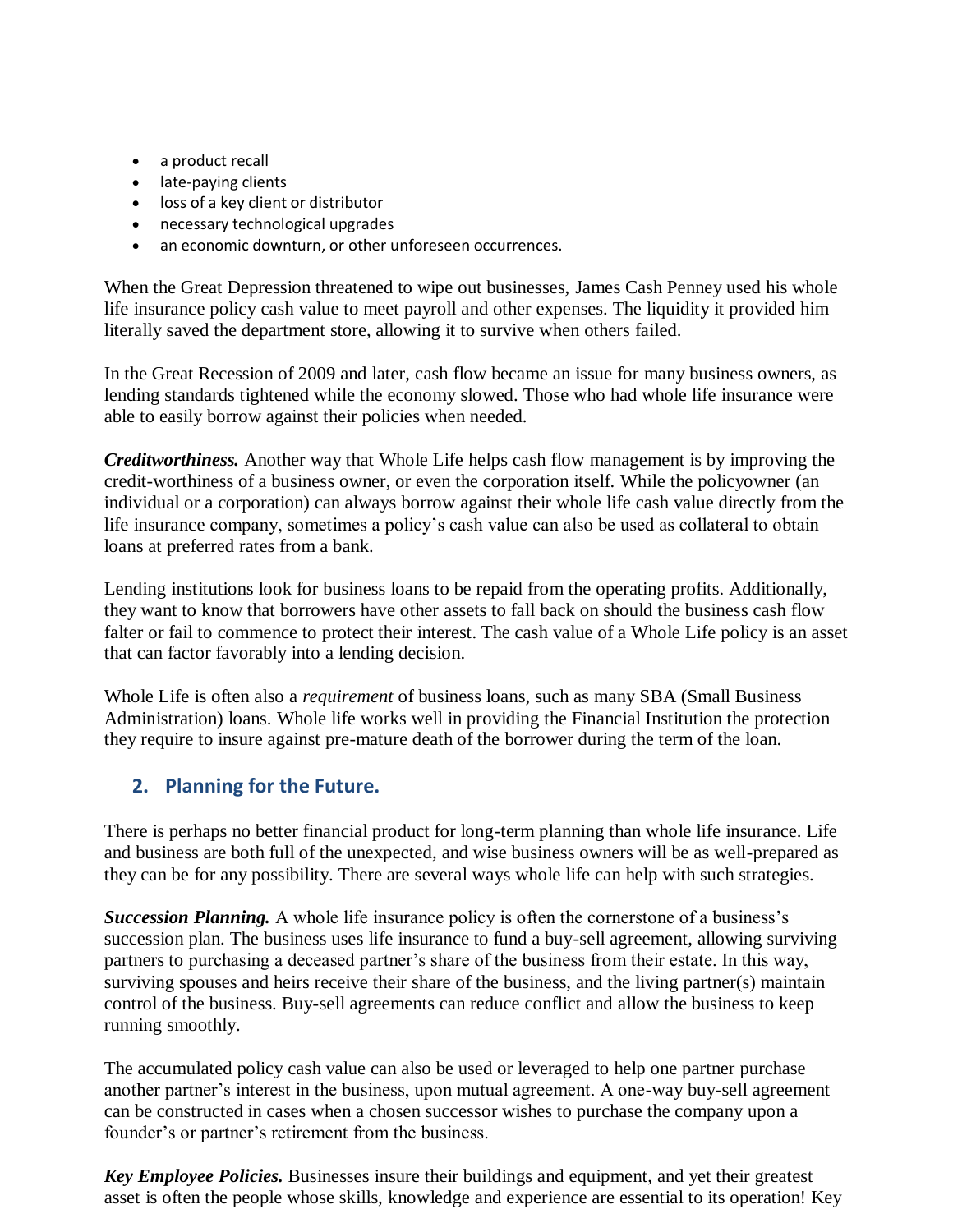person or key employee policies can be taken by the business owner on a hard-to-replace employee. Examples could be:

- A company manager
- The head chef of a restaurant
- An organization's top salesperson
- Any employee whose absence would cause a severe disruption of a business.

Such policies can provide a business with additional liquidity and savings that could be borrowed against in an emergency. Whole life policies can also be designed to benefit the employee and their spouse or heir by providing additional income for them should anything happen to the employee.

*Estate Equalization.* Often times, business owners will have several adult children who may have varying degrees of interest and involvement in the family business. When one is a lawyer who lives half-way across the country but the other is a manager in the family business and an obvious choice to take it over someday, how do you solve the estate planning dilemma? Whole life insurance provides the solution by creating an additional asset that can be used in a multi-generational balancing act.

Interestingly, the research institute survey revealed that many small business owners already owned life insurance policies and insurance-funded buy-sell agreements. Of those who did not have insurance in place, many replied they "planned to acquire" such policies the following year. Of course, it's always best to acquire the policies before they are needed, which may be sooner rather than later.

### **3. Tax Minimization.**

The tax-free growth of whole life insurance cash value is an attractive benefit to most companies, and one reason why banks and corporations fund whole life insurance policies. Cash value accounts grow tax-free within the policy.

In a white paper entitled, "Why is Life Insurance a Popular Funding Vehicle for Nonqualified Retirement Plans?" attorney and insurance professional Peter N. Katz explains,

*"Like the individually owned annuity, cash value accumulations grow tax deferred. But life insurance has even greater tax benefits than an annuity in that accumulations can be accessed in a tax advantaged manner by withdrawing values to basis and then using loans. Using this approach, the cash values can be accessed free of income tax. For individual annuities, loans and withdrawals are treated as income distributions first, then basis. Going yet a step further, unlike the annuity where remaining values are taxed upon or shortly after death, life insurance death proceeds are generally received income tax free under IRC §101(a)(1)."*

This combination of tax factors can allow a whole life insurance policy to produce an internal rate of return that exceeds that of a taxable portfolio growing at a similar rate.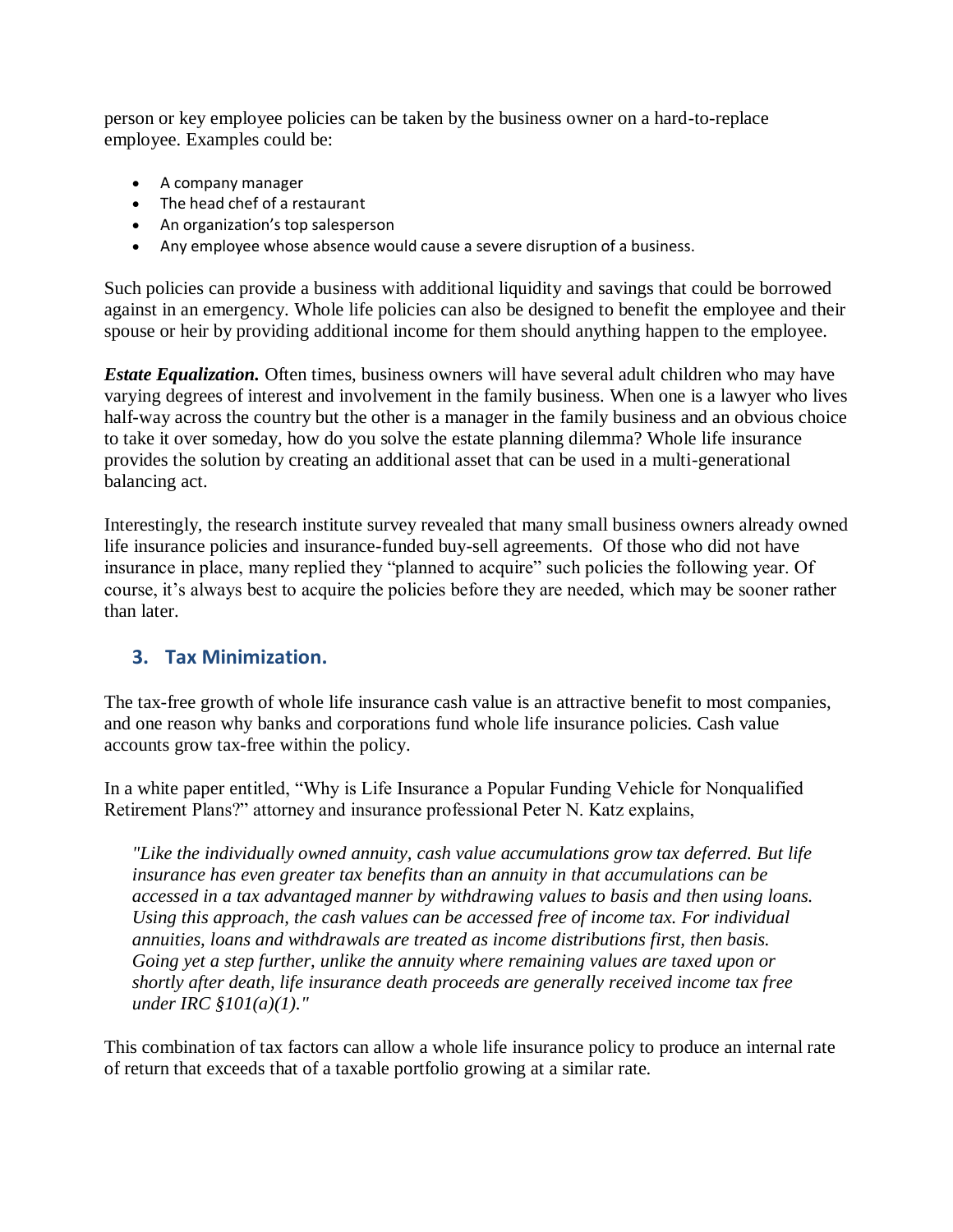## 4. **Financing Capital Expenditures.**

It is not unusual for business owners to pay 10% to 20%, interest rates for equipment loans. The interest paid on such loans can be burdensome and add no value to the business. However, with whole life, it is possible for a business owner to insure their income and families while building cash value that they can leverage for loans at much lower rates.

As an added bonus, when business owners utilize loans from their Whole Life to finance equipment or other capital expenditures, they never have to worry about loan qualification, credit scores, or paying exorbitant rates. (Currently fixed rates from Whole life insurance companies can range from 4% to 6% or from Banks using a Cash Value Line of Credit at Prime (3.5%).)

From Equipment to Inventory, to new computer systems to cash flow crunches, whole life cash value provides greatly enhanced liquidity and financial flexibility for business owners.

## 5. **Providing Employee Benefits.**

The top problem identified by small business owners is that of finding (and keeping) the right employees. An attractive benefit package can help a business secure and keep top talent.

Whole Life can be used to fund employee benefits in various ways, thus helping business owners attract and retain high-quality employees.

*Life insurance benefits.* Executives often desire higher death benefit protection for their families, so life insurance can be a part of an appealing benefit package. Split dollar-life whole insurance policies allow companies to offer life insurance as a benefit to employees while recouping their premium outlay.

While an employer cannot discriminate who can or can't have a  $401(k)$ , except in broad strokes (such as full-time vs. part time, or employees that have been with the company a certain length of time), employers CAN selectively choose who is offered life insurance benefits.

*Non-qualified deferred compensation and SERPs.* Whole life can also be used to offer deferred compensation and other benefits to executives and other employees. NQDC (non-qualified deferred compensation) plans generally use the contributions of the employees. SERPs are supplemental Executive Retirement Plans typically funded by the company. Both can help employers attract, retain, motivate and reward key executives.

Additionally, non-qualified plans are not subject to the same vesting requirements as qualified plans. While bonuses, qualified retirement plans, and stock options are popular choices, deferred vesting options offer a compelling incentive for employees to stay on board for the long term. (They also do so without diluting company stock, an important consideration in some corporations.)

In an article entitled, "The Top 10 Uses of Life Insurance in a Family Business Succession Plan," estate planning author, expert and attorney Julius H. Giarmarco, Esq., Giarmarco discusses some of the benefits of nonqualified deferred compensation plans: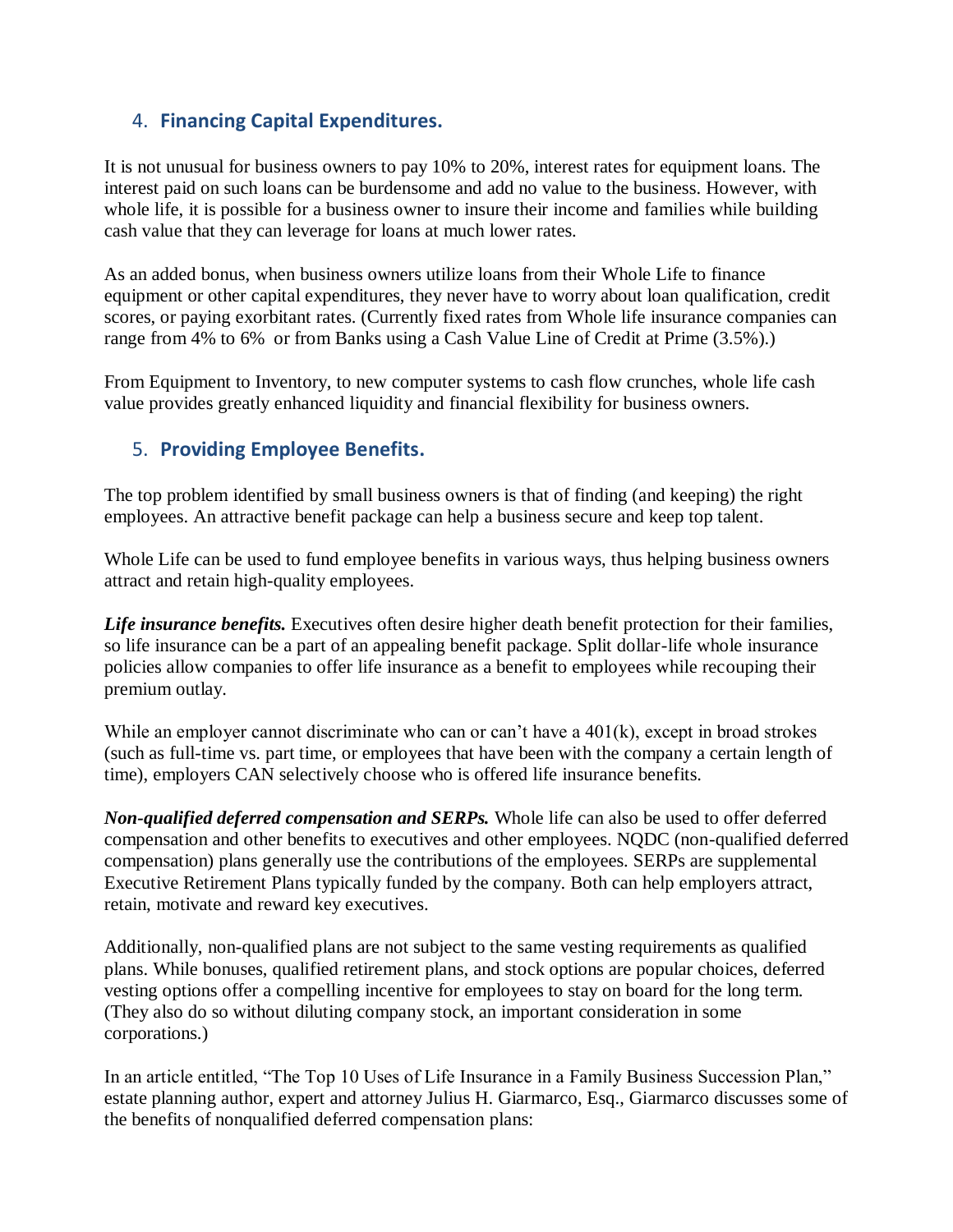*A nonqualified deferred compensation (NQDC) plan can be used by a small business to provide members of the senior generation with death, disability, and retirement benefits. A NQDC plan may be particularly useful in situations where the senior members have transitioned the business to the junior members and are no longer receiving compensation. A NQDC plan also ensures that key employees remain with the business during the transition period — a so-called "golden handcuff." Because life insurance offers taxdeferred cash value growth and tax-free death benefits, it is the most popular vehicle for informally funding NQDC plan liabilities.*

Non-qualified retirement plans also have greater flexibility, in general, than qualified retirement plans. Plans can even be designed to meet the unique needs of a specific company or executive.

But perhaps the most compelling reason that employers choose non-qualified retirement plans is the reliability and affordability of using Whole Life to fund employee benefits. Not only do Mutual whole life insurance companies offer less volatility than stock-driven plans, but the internal rates of return often compete handily with other funding vehicles.

As Peter N. Katz states in his white paper, "Why Life Insurance is a Popular Funding Vehicle for Non-Qualified Retirement Plans, "Life insurance is widely used as an informal funding vehicle because it can lower the plan's cost. Many corporate decision-makers have concluded that, in addition to providing a life insurance benefit, the tax advantages of life insurance can produce higher after tax internal rates of return than other funding approaches."

#### **Is It Time for Your Business to Start Benefitting from Whole Life Insurance?**